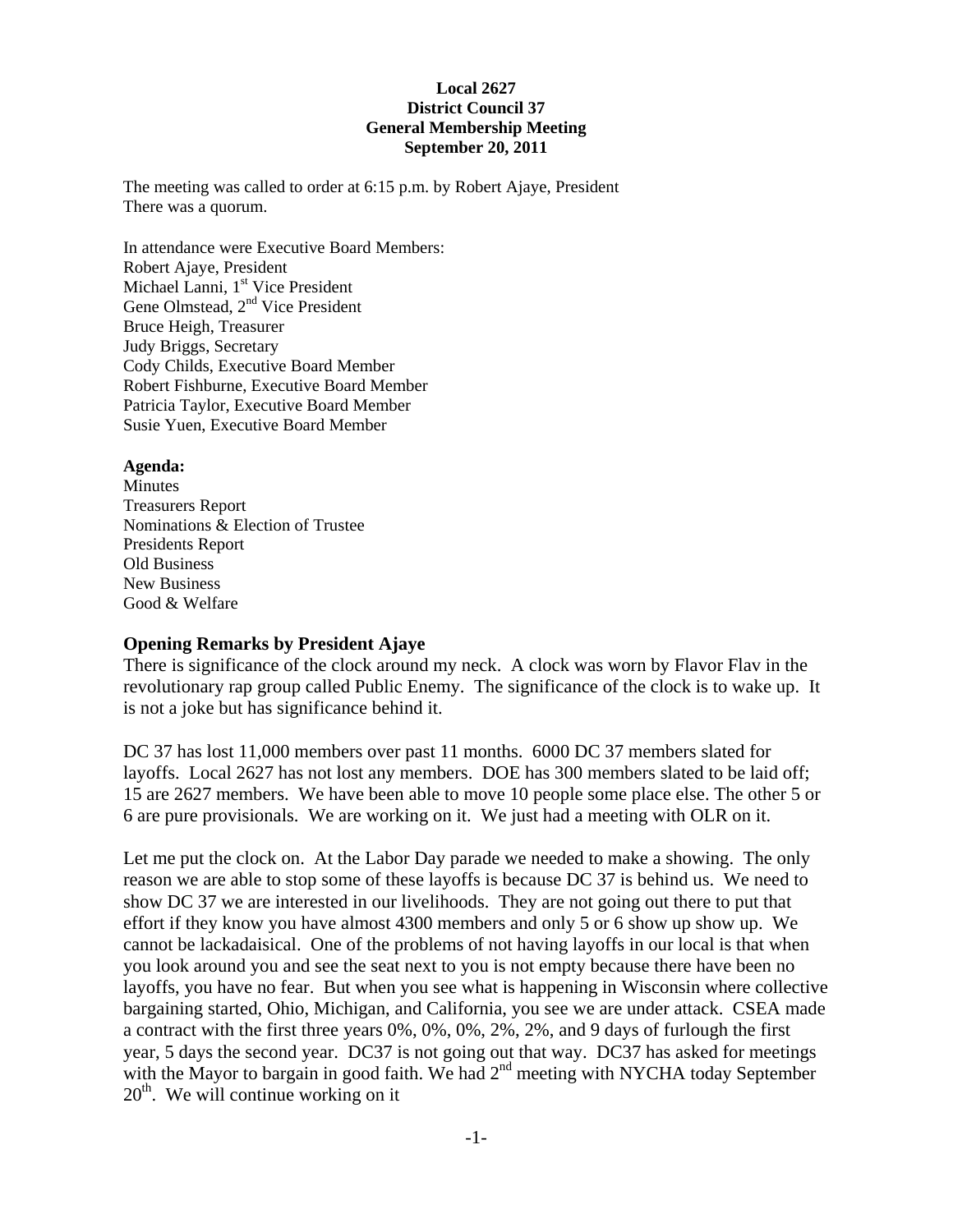#### Minutes

A Motion to accept the July  $19<sup>th</sup>$  minutes was made by David Ing and seconded by Norma Negron.

On Page 1, Gene Olmstead,  $2<sup>nd</sup>$  Vice President, made a correction to the last sentence of the first paragraph. "Mr. Ajaye responded to Mr. Goldberg. He said that the Agenda is set prior to the start of the meeting. The only way for the Agenda to be changed is by a motion made at the meeting, seconded and if a majority of the members vote to revise the Agenda."

On Page 2, Mitchell Goldberg made a correction to discussion. "Mitchell Goldberg asked for a point of order with respect to the application of *Roberts Rules of Order."* 

A vote was taken. The Motion passed to accept the Minutes.

#### Treasurer's Report

Bruce Heigh, Treasurer, made a Treasurer's Report for April 2011, May 2011, June 2011, July 2011 and for the 6 month period January – June 30, 2011.

There was discussion.

Artie Kellam asked for a clarification on the expenditure of \$6,000. to the Central Labor Council. Bruce Heigh responded that usually every few months a payment will be made. However, they were unable to handle it. They don't meet over the summer. The same thing with the 23 cents per member paid to DC 37. It is made every few months.

Mitchell Goldberg asked for a point of information whether the possible error with check 8009 has been addressed. He said the check was disbursed without any appropriate documentation; there was an email from the college and no receipt.

Bruce Heigh said the expenditure was for \$150. for education reimbursement and it is valid. President Ajaye was satisfied with the document. Robert Ajaye said as former education chair for several years, he viewed it as a valid document.

Mitchell Goldberg asked about the expense of \$168. on the American Express card. Robert Ajaye explained that the expenditure of \$168. was \$100. discretionary expenditure allowed by the Union, and \$68. reimbursed to the Union by Robert Ajaye.

Artie Kellam, Parliamentarian, said that Mitchell Goldberg asked the question. It was not a part of this timeframe to discuss it. Artie Kellam said that if there were further discussion, it should be taken up after the Treasurer's Report.

A Motion to accept the Treasurer's Report was made by Portia Perkins and seconded by Charles McClain. A vote was taken. The Motion passed to accept the Treasurer's Report.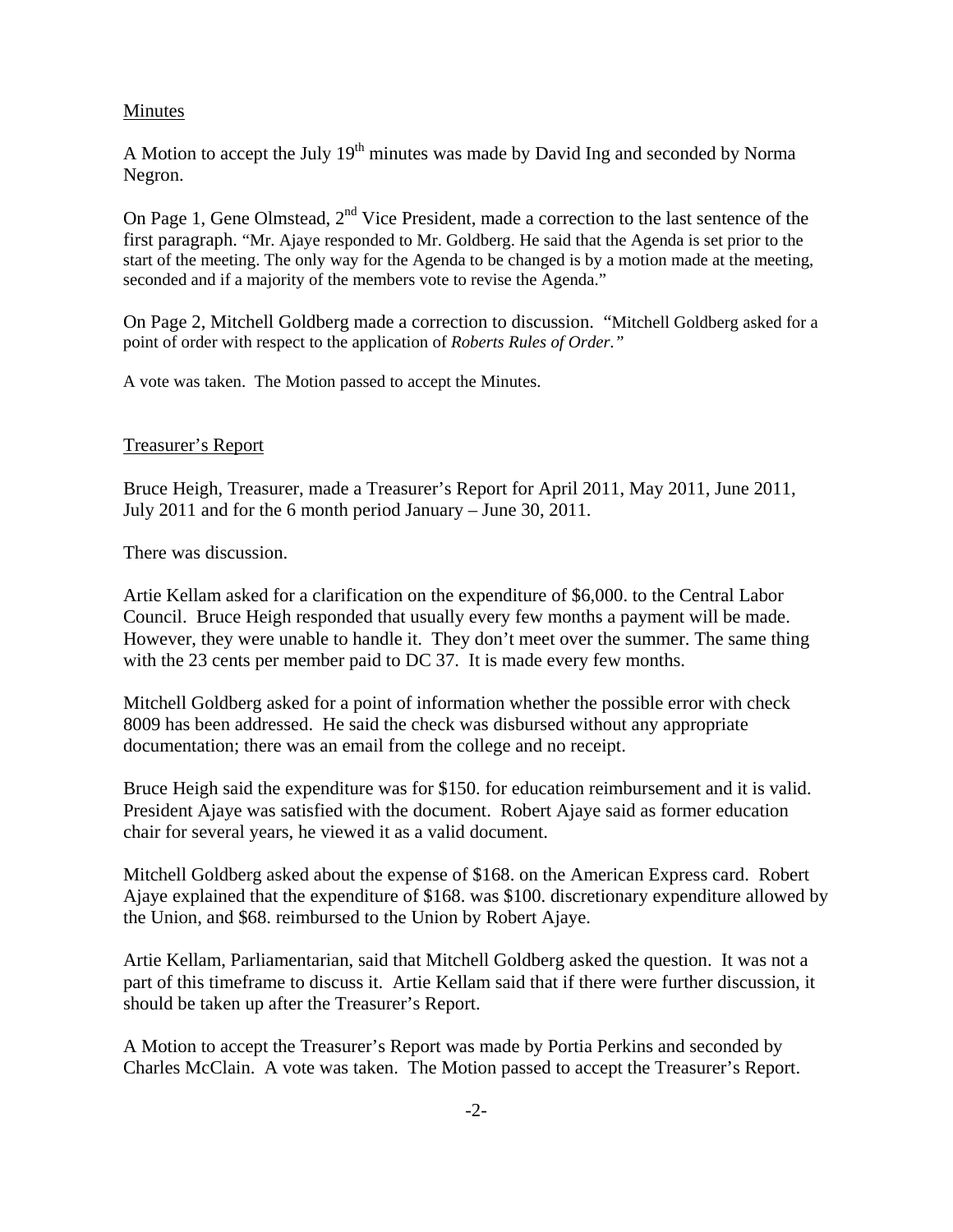#### Local 2627 Executive Board Motions

Judy Briggs, Secretary, read the motions made, seconded and passed at the Local 2627 Executive Board Meetings of July 5, 2011 and August 2, 2011.

There was discussion.

Charles McClain asked if Patricia Taylor could second a motion to send herself to the Women's Conference in Wisconsin. Robert Ajaye said that she could second the motion, the same way someone may nominate themselves for office. Mitchell Goldberg asked what benefit would accrue to the Local from her attending. Robert Ajaye said that she was Chair of the Local 2627 Women's Committee and no extra remuneration would be paid.

#### Nominations for Trustee

Mitchell Goldberg asked if the Executive Board had passed a motion to hold an election for Trustee. Judy Briggs, Secretary, said the minutes of the September Executive Board meeting had not been accepted yet. Robert Ajaye said a nomination and election for a vacated office was based on past experience. When a position is vacated, the normal procedure is to have an election. Gene Olmstead read Article 6, Section 8 of the Constitution relating to the nomination and election for vacant positions. The nomination and election was announced on the Meeting Notice.

Gilbert Sambolin and Miguel Bernard volunteered to be the election committee. Three calls will be made for nominations.

Judy Briggs, Secretary, nominated Charles McClain. Charles McClain declined. Michael Lanni, 1<sup>st</sup> Vice President, nominated John Restripo. He accepted. Raquel Alonzo Martinez nominated herself. She accepted. David Eng nominated Mitchell Goldberg. Mitchell Goldberg accepted.

Gilbert Sambolin asked three times if there were any additional nominations for Trustee. No more nominations. Nominations were closed.

#### President's Report

Jim Hanley, Director of OLR, has issued a Due Process for provisionals that has been reinstated, since the Longbeach Decision was revoked..

Everybody should be using an alternate method of clocking in if you don't want to use the hand scanner. If not able to, please call the office.

There was a Press Release from City Hall that after Hurricane Irene, the City was open on Monday. Call the office if you were not able to get to work by flooding or transportation issues on that day.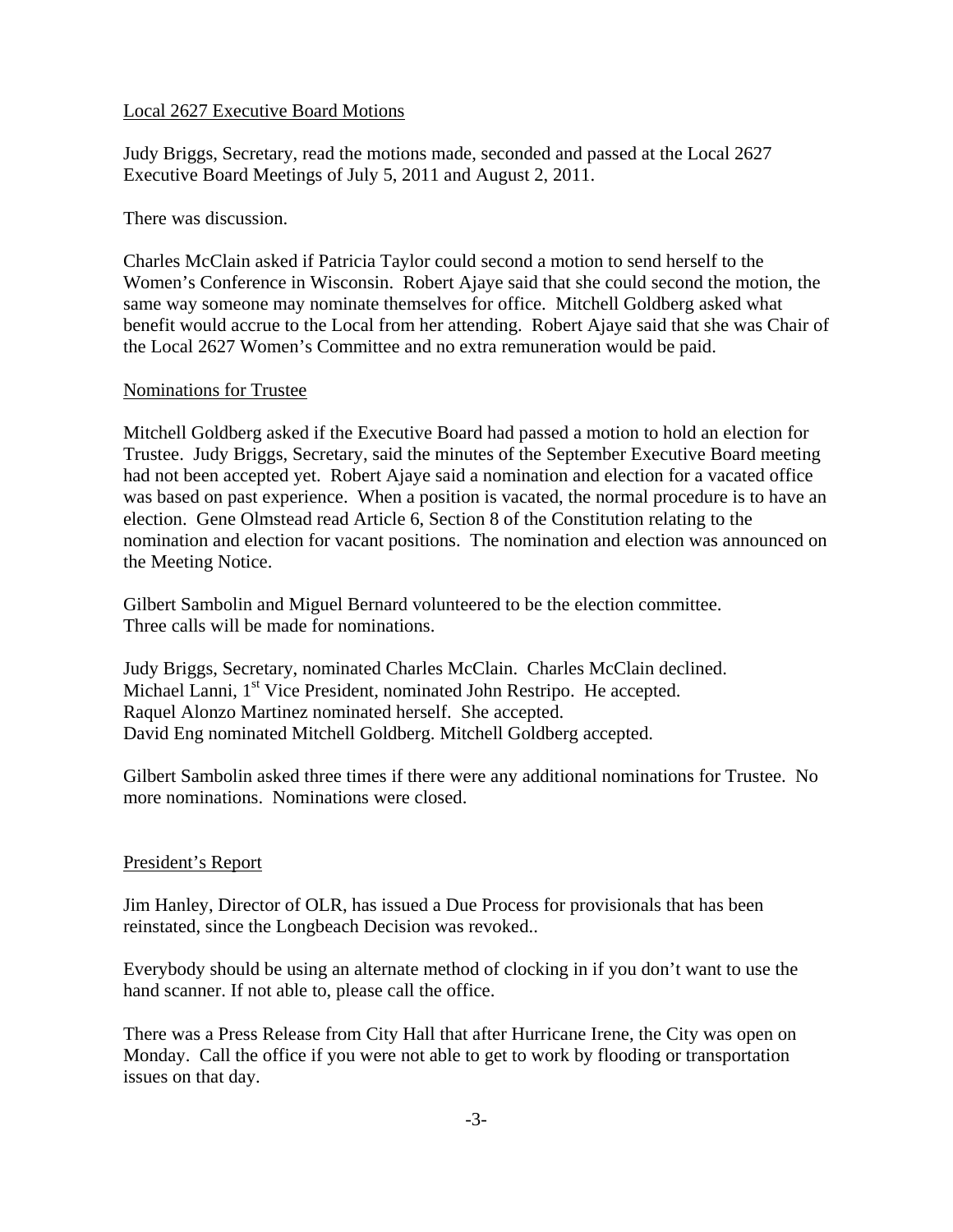DOF will be moving 17 people, October 9, from DoITT to DOF. It will be a logical rather than a physical move; the payroll will be taken over by DOITT. It will be to the Data Center at DoITT.

The CSEA contract has been ratified by the members with first three years 0%, 0%, 0%, 2%, 2%, and 9 days of furlough the first year, 5 days the second year. DC37 is not going out that way.

The Federal Government Project on Federal Oversights spends \$320. billion on contractors. The Special Committee on Spending will be looking into it. AFSCME pointed this out. It was written in the Sept. 13 *New York Times*.

Mary O'Connell, General Counsel, of OLR sent a notice September 16, 2011, that the Union is barred from making a lawsuit to give exams until 2014 when the legislation that revokes the Longbeach decision expires. "Unfortunately, due to the fact that the State, in 2007, enacted legislation rendering the nine-month limitation on provisional employees, and the required administration of civil service exams for such competitive titles, inapplicable to DCAS employers, the Union is barred by law from proceeding with the litigation until such time as the legislation expires. The 2007 legislation, reflected in Section 65(5) of the New York State Civil Service Law, expires on December 31, 2014. Thus, until that time, the Union cannot compel the City, through litigation, to conduct examinations and establish eligible lists for provisional employees in competitive civil service titles."

November 3rd begins the filing period for the Telecommunications Exam. The Filing Papers are on the Internet, http://www.nyc.gov.

There is a copy of the sliding exam fee schedule on the Internet.

#### Report of the Election Committee for Election of Trustee

The votes were counted and the results announced by Gilbert Sambolin. John Restripo won the election with 30 votes. The vote count is as follows: John Restripo, 30 votes; Mitchell Goldberg, 13 votes; Raquel Alonzo Martinez, 10 votes. Laura Pirtle made a motion and Charles McClain seconded it to accept the report of the Election Committee. A vote was taken. It passed.

Jon Ng, DC 37 Council Representative swore in John Restripo.

#### Continuation of President's Report

Robert Ajaye, President, explained that the article from Charles Reese sent to Local 2627 members in an email *"545 vs. 300 Million"* indicated the people in the Congress control our lives. He advised members to read it.

On the Judicial Panel Case #11-70, Election Protest of the Local 2627 election, the case is denied in its entirety by AFSCME. The ruling came in promptly within 10 days. The election results are confirmed in its entirety.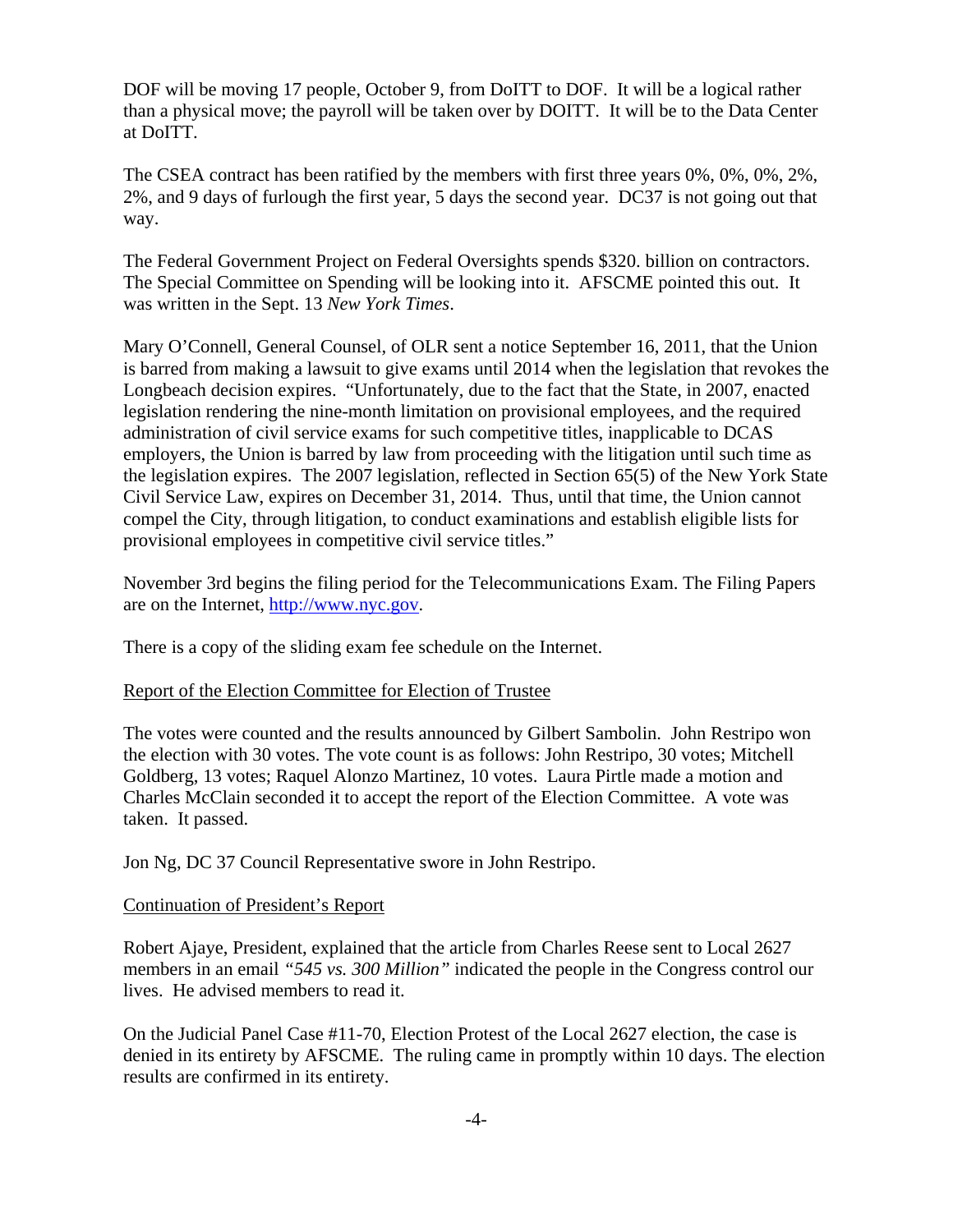Robert Ajaye, President, complained that the charges in Judicial Panel Case #11-81 filed by Seth Solomon, shop steward, and two other shop stewards at the Transit Authority, are a personal attack against him and he has no legal recourse against this personal attack other than addressing the protest to AFSCME and showing the charges to be invalid. He explained about the DC 37 Welfare Fund. At the TA when Local 2627 accreted TA members they had the option to retain the TA benefits or the DC 37 Welfare Fund benefits. The TA members chose to retail the TA benefits.

Brother Solomon feels he has been denied the \$800. from the DC 37 Welfare Benefit. He does not qualify for it. A copy of the charges to AFSCME are available for anyone who wants to see them. Local 2627 doesn't even have access to that money in the DC Education Fund. The personal charges against Robert Ajaye, President, Local 2627 and Barbara Kairson, Administrator, DC37 Education Fund, of Local 2627 are completely invalid, he said.

Brother Solomon further charges that Local 2627 President Robert Ajaye and Barbara Kairson, Administrator, DC37 Education Fund, willfully denied TA members' children the SAT preparation class. President Ajaye showed the SAT preparation flyer and read from it. Anyone may apply. The SAT prep support flyer said it is \$75. for members children and \$85. for anyone else's children. Robert Ajaye explained he still has to spend man hours addressing the AFSCME charges.

Mitchell Goldberg asked for a point of order. He said that according to *Roberts Rules of Order* the inability of one member to nominate more people than there are positions for should be announced at the time. He objected that this point was not brought up at the AFSCME Judicial Case Hearing for #11-70. Julie Liebowitz said it was mentioned at the hearing; she was there; that the Election protest was denied by AFSCME in its entirety.

Robert Ajaye, President, welcomed Dr. Dennis Deane of DC37: (212) 815-1205 and (917) 991-3744. He said members should contact Dr. Deane. Members have called the Local office trying to get their jobs back after they have retired. Dr. Deane explained that members should come to see him if they are considering retiring or buying back time toward Pension. With buyback, the cost is greater the longer you wait. Dr. Deane said once retirement papers are in, they cannot be pulled back. They are all legal documents. DC 37 can provide members with an estimate of pension when they come in to see Dr. Deane. Dr. Deane asked that members leave their first and last name when they call. If you come in as a provisional, you may not be in the pension, Brother Ajaye explained. Provisional members should check with the Local office to see if they are in the pension system or if they need to buy back time. Military time up to 3 years can be bought back.

The children of two Local 2627 members were awarded a DC 37 scholarship. The young people are Briana Valentine and Michael Feldmen. Their pictures and a bit about them is on the Local 2627 website. The scholarship folder mentions locals that have their own scholarships.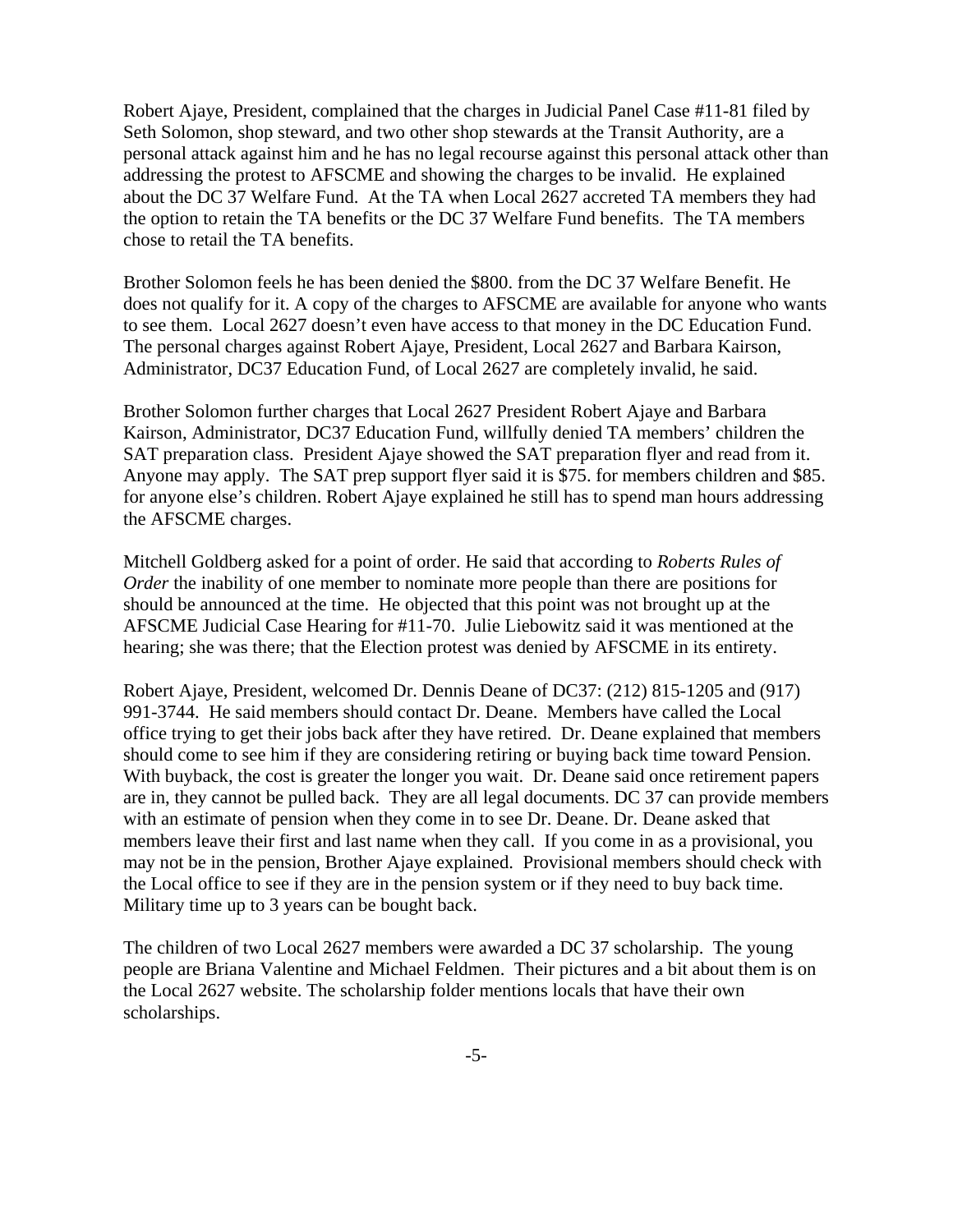Robert Ajaye said he wanted to propose that Local 2627 give a scholarship for members' children in the amount of \$6-\$10,000. It will be brought up again at the next Local 2627 Membership Meeting in November. There was preliminary discussion. Charles McClain asked what happened to the Jessica Williams Scholarship. Bruce Heigh, Treasurer, explained that DC37 decided that a Local President's name would no longer be used as the name of the DC37 scholarship. Charles McClain suggested that the Local 2627 scholarship be named the Jessica Williams scholarship since she was the second president of Local 2627 and the history of Local 2627 should be preserved. Robert Ajaye reported that Local 2627 is the only local that gives an education reimbursement. He said the TA members are still eligible for the \$800. education reimbursement from the Local; they are not eligible for it from the DC37 education fund.

Robert Ajaye, President, asked for a motion to contribute \$250. toward New York State Senator Diane J. Savino's birthday party. He explained that State Senator Diane J. Sevino is be on the Civil Service Committee, though she is no longer the head of it, and is still a friend of Civil Service. Charles McClain made a motion and Gilbert Sambolin seconded the motion to contribute \$250. toward State Senator Diane J Savino's birthday party. There was a headcount to make sure that there were 20 people present. There were 41 members present. A vote was taken. The vote passed.

Robert Ajaye explained that if DOI ever calls you, DOI has a right to question you. If a member needs representation call the office. If you are arrested, let your Agency know and you are entitled to a lawyer.

Robert Ajaye asked Mike Lanni, 1<sup>st</sup> Vice President to report on the bedbug situation at HRA. Brother Lanni reported that there was going to be a meeting with HRA management on September 21 on the chemical treatment for treatment for bedbugs on the  $15<sup>th</sup>$  floor of 15 MetroTech, Brooklyn, in 16 cubicles. Brother Olmstead said the way they are going about it does not make sense to him.

Robert Ajaye, President, asked if everybody had seen the t-shirts. He showed the Local 2627 t-shirt that had been purchased to distribute to members attending the Labor Day Parade event. "We do IT" are the words on the back of the t-shirt. Twenty-eight people marched and wore the t-shirts. The only way we can give to people who didn't attend is by charging \$15. per t-shirt, to go back into the local's treasury, for next year. There was discussion. Artie Kellam explained that members had asked about purchasing t-shirts. Robert Ajaye said it might be sold at cost. Gilbert Sambolin suggested auctioning 5 t-shirts at the end of a meeting so people will stay at the meetings. Robert Ajaye suggested the cost be pro-rated on the size. Argie Kellam asked how many people would be interested in wearing the t-shirt on Solidarity Day. Julie Liebowitz said members of other locals made little jackets out of their t-shirt.

Vincent Thompson, DOE, Computer Service Technician asked about job description for the title and duties actually performed. Robert Ajaye said he needed to talk to his Shop Steward.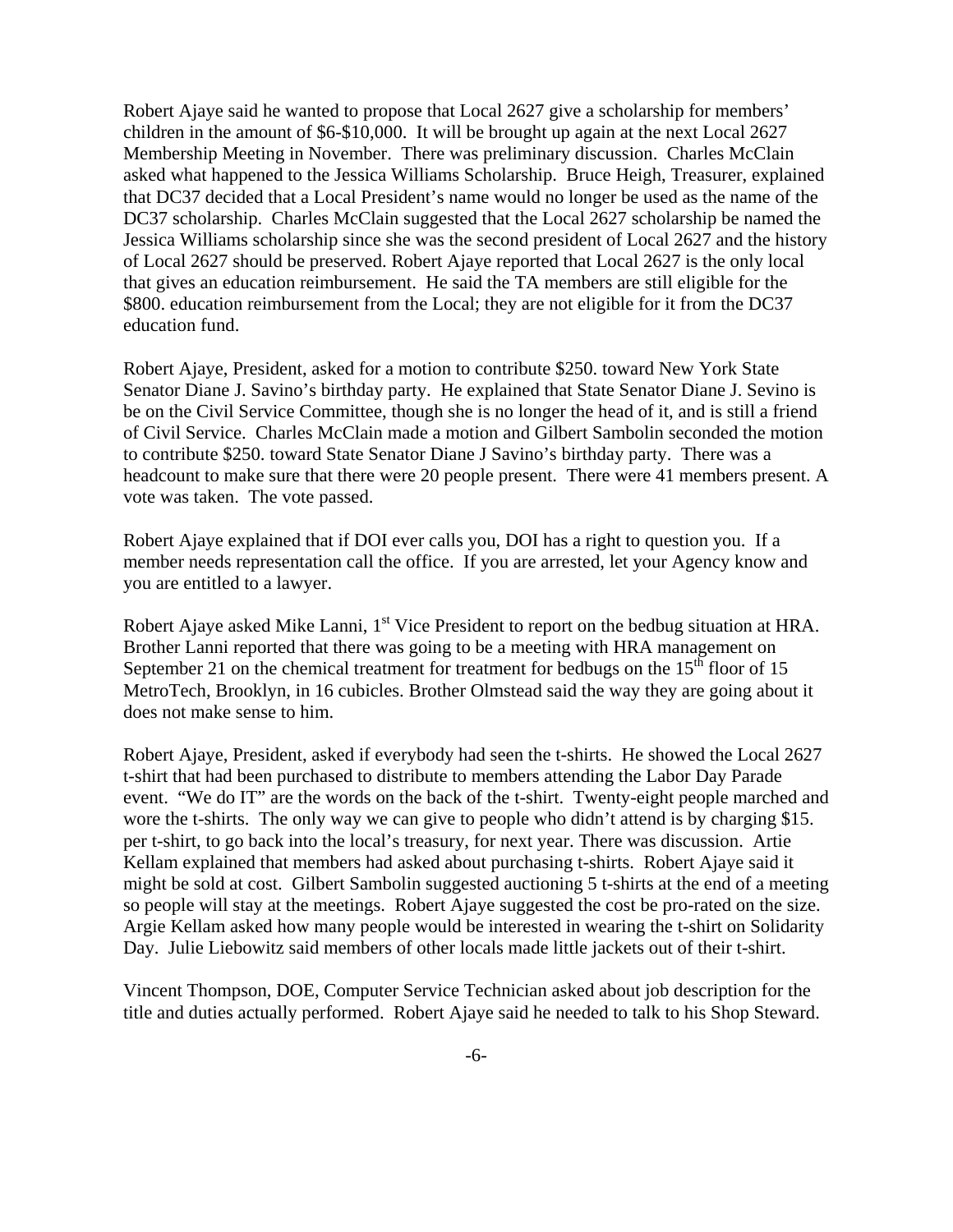A member asked about jobs that were being phased out. Robert Ajaye asked what jobs. He explained that Housing Authority has been cooperative in placing Operations people. He said Operations people should be looking into other skill sets. The print pool areas are shrinking. Judy Briggs, Secretary, said they are going paperless. Robert Ajaye, President, said people should call the office to see what can be done individually.

#### Old Business

Gilbert Sambolin asked about buying jackets like President Ajaye is wearing for the Shop Stewards. President Ajaye said his jacket was given to him by Jim Wilkinson, former 1st Vice President. He said jackets are something the membership would be willing to pay for. Julie Liebowitz explained that there was a water repellant jacket purchased by the Local 983 for their members for about \$25. She will get the information to the Local 2627 office. Mitchell Goldberg explained that no one forced Shop Stewards to be Shop Stewards. He asked how a jacket would benefit the Shop Stewards or the members. Robert Ajaye explained that Local 2627 Shop Stewards are not paid.

#### New Business

Gilbert Sambolin explained that various members have passed away before retirement. He said if people are postponing retirement, he suggested people think about what we are doing this for, for a better life in retirement. He said retirement is an option for Local 2627 members.

Michael Lanni explained there is an Italian Heritage Dinner Dance, October 22, beginning at 1 p.m. at Russo's on the Bay. The Local will pay half of a ticket. You need to pay for any person you bring. A ticket costs \$85. Half of the price of the ticket for a member is the standard that the Local has always paid.

#### Good & Welfare

The following members received good and welfare:

| Sam's wife had a baby.                   |
|------------------------------------------|
| Brett Koch's stepdaughter Charlene Jones |
| Joy's mother is ill.                     |
| He had a medical operation.              |
| Their stepfather passed away.            |
| Their stepfather passed away.            |
| She is out sick.                         |
| Member is ill.                           |
| Sandra had knee surgery.                 |
| Badar's wife had a baby.                 |
| She had a death in her family.           |
| Isabelle's father passed away.           |
|                                          |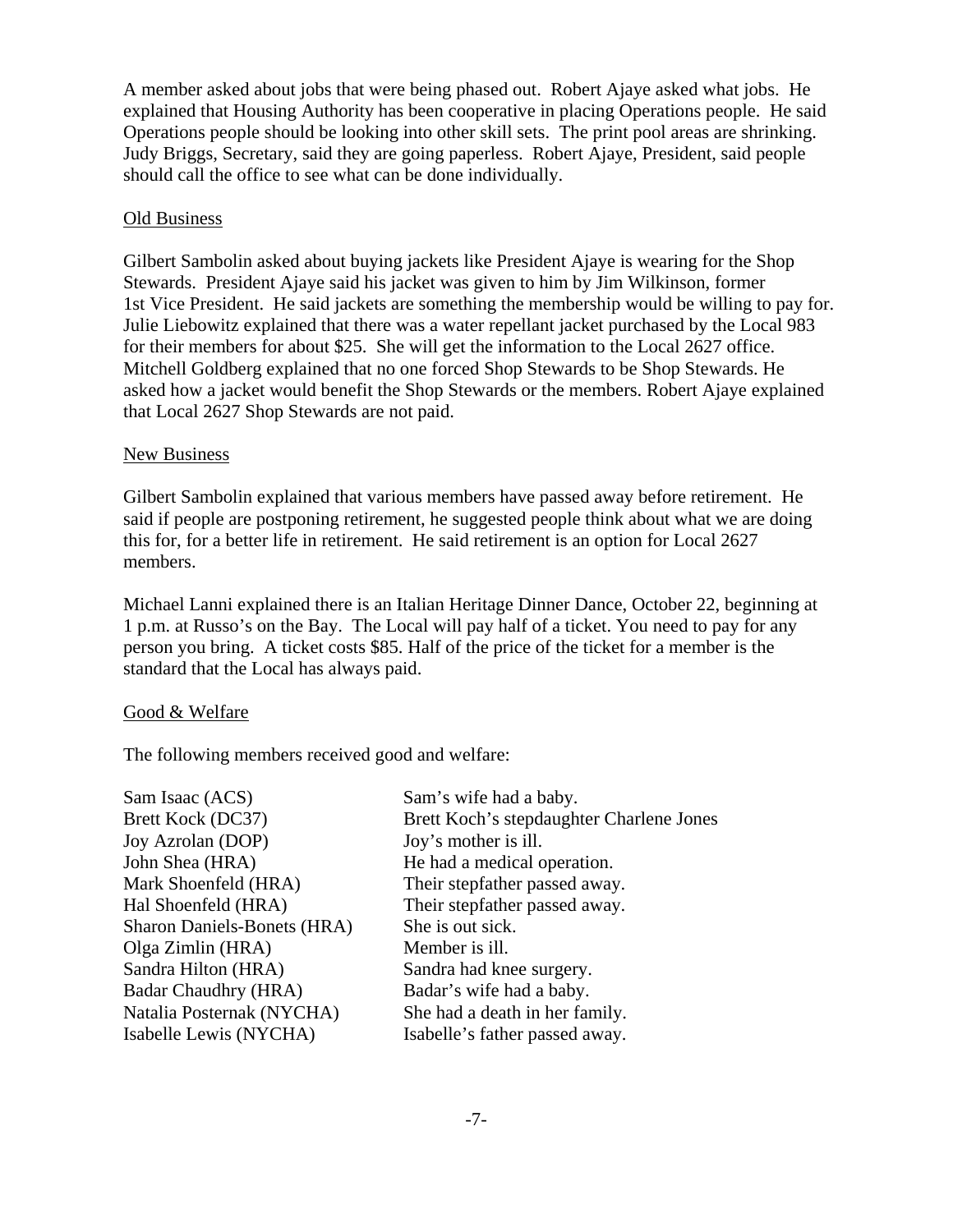Robert Fishburne made a motion to adjourn the meeting. Laura Pirtle seconded the motion. A vote was taken. The vote passed.

The meeting was adjourned at 8:20 p.m.

Respectfully Submitted,

Judy Briggs Local 2627, Secretary

Attachments: Due Process for Provisionals Memorandum Supreme Court Article 78 Petition Compelling Civil Service Exams for L 2627: Withdrawal of Petition Treasurer's Report, April, May, June, July 2011; 6 month Period January – June 30, 2011.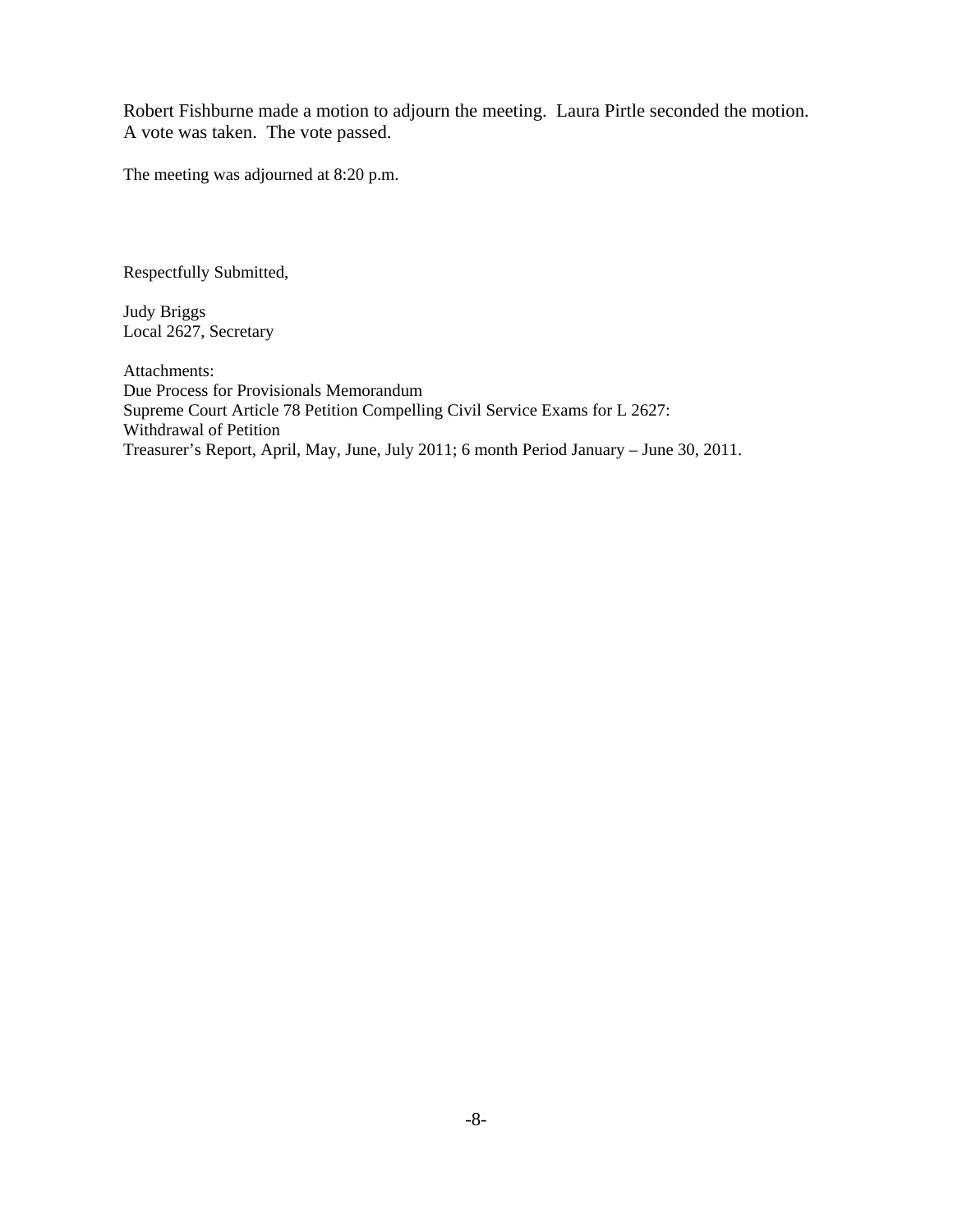## **DC37 Legal Department**

# **Memorandum**

| To:   | <b>Robert Ajaye</b>                                                                                                    |
|-------|------------------------------------------------------------------------------------------------------------------------|
| From: | Dena Klein $\tilde{p}_{1}<$                                                                                            |
| Date: | September 16, 2011                                                                                                     |
| Re:   | Supreme Court Article 78 Petition Compelling Civil Service Exams For<br>L. 2627 Titles, Status: Withdrawal of Petition |

Enclosed please find a copy of the letter from the Legal Department concerning the withdrawal of the above-referenced New York County Supreme Court litigation. In addition, enclosed please find a copy of Section § 65 of the New York State Civil Service Law which contains the legislation barring the Union from filing a lawsuit against the City in order to compel it to administer civil service examinations for competitive titles with provisional employees.

Feel free to contact me with any questions at x1450.

randstang the more mondy flexiber on provisional interloy-of-

signification of ered conservations and competitive attachments and

ie the lead hood movies. The 7007 butshift is inflected to Section 6 6 at 1 at

M.J. O'Connell CC: